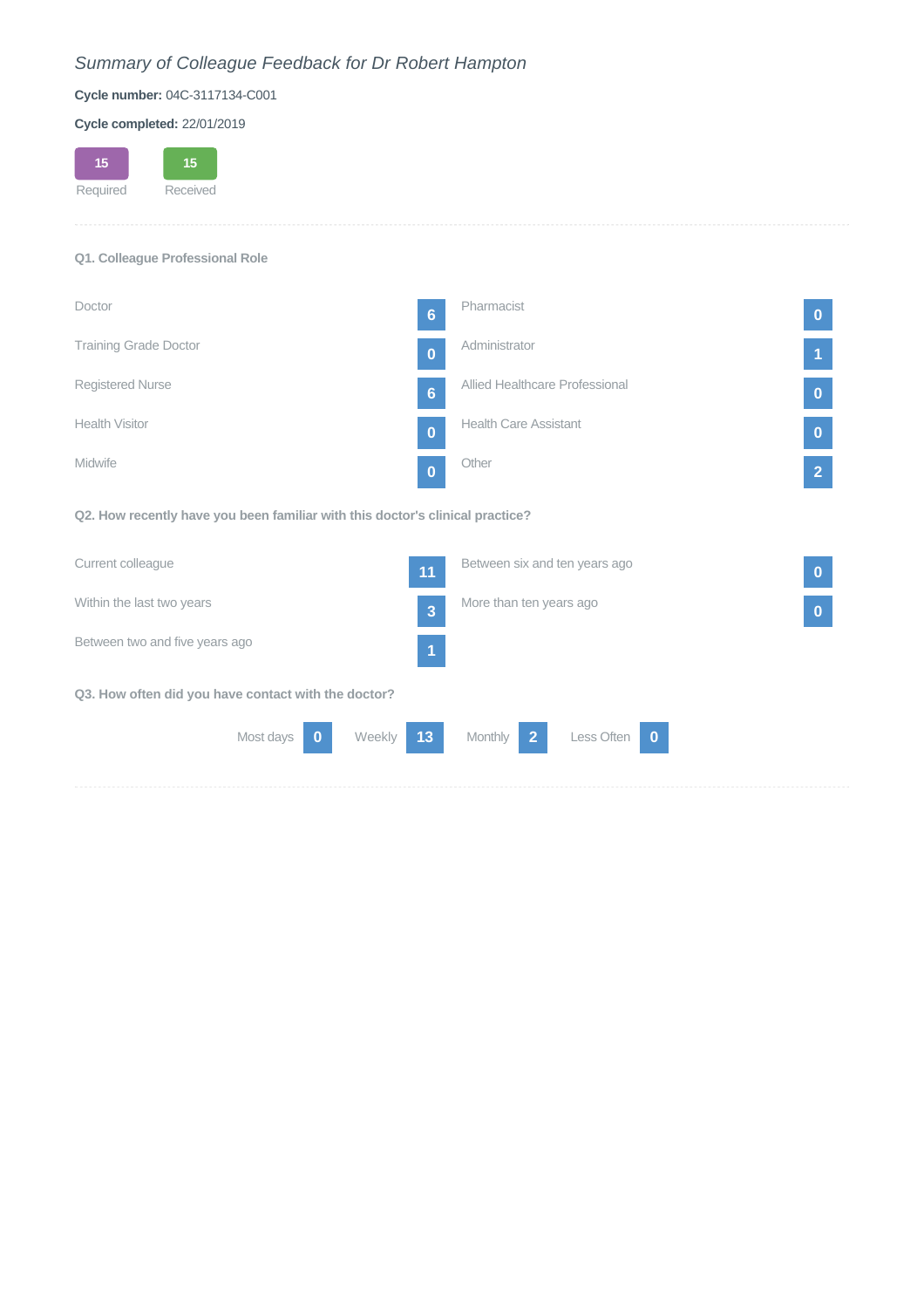## *About You*

**Q4. How your colleague rated your abilities**

0 A score highlighted in green indicates how you rated yourself for each ability within your self-assessment.

|                                              | Poor     | <b>Less Than</b><br><b>Satisfactory</b> | <b>Satisfactory</b> | Good           | <b>Very</b><br>Good | Don't<br><b>Know</b> |
|----------------------------------------------|----------|-----------------------------------------|---------------------|----------------|---------------------|----------------------|
| Clinical knowledge                           | $\Omega$ | $\Omega$                                | 0                   |                | 14                  | $\Omega$             |
| Diagnosis                                    | $\Omega$ | $\Omega$                                | 0                   | $\mathbf 1$    | 14                  | $\Omega$             |
| Clinical decision making                     | $\Omega$ | $\Omega$                                | $\Omega$            | $\overline{2}$ | 13                  | $\Omega$             |
| Treatment (including practical procedures)   | $\Omega$ | $\Omega$                                | $\Omega$            | 3              | 12                  | $\Omega$             |
| Prescribing                                  | $\Omega$ | $\Omega$                                | $\Omega$            | $\overline{2}$ | 12                  |                      |
| Medical record keeping                       | 0        | $\overline{0}$                          | $\mathbf{0}$        | 2              | 13                  | $\Omega$             |
| Recognising and working with limitations     | $\Omega$ | $\Omega$                                | $\Omega$            | 3              | 11                  |                      |
| Keeping knowledge and skills up to date      | $\Omega$ | $\Omega$                                | $\Omega$            | 2              | 10                  | 3                    |
| Reviewing and reflecting on own performance  | $\Omega$ | $\Omega$                                | $\Omega$            | 4              | 10                  |                      |
| Teaching (student, trainees, others)         | $\Omega$ | $\Omega$                                | $\Omega$            |                | 8                   | 6                    |
| Supervising colleagues                       | $\Omega$ | $\Omega$                                | $\Omega$            | $\overline{4}$ | 7                   | 4                    |
| Commitment to care and wellbeing of patients | $\Omega$ | $\Omega$                                | $\Omega$            |                | 14                  | $\Omega$             |
| Communication with patients and relatives    | $\Omega$ | $\Omega$                                | $\Omega$            | $\overline{4}$ | 11                  | $\Omega$             |
| Working effectively with colleagues          | $\Omega$ | $\Omega$                                | $\Omega$            | 3              | 12                  | $\Omega$             |
| Effective time management                    | $\Omega$ | 0                                       | $\Omega$            | 3              | 12                  | $\Omega$             |

**Q5. How strongly your colleague agreed or disagreed with the following statements**

0 A score highlighted in green indicates how you rated yourself for each ability within your self-assessment.

|                                                                                | <b>Strongly</b><br><b>Disagree</b> | <b>Disagree</b> | <b>Neutral</b> | Agree | <b>Strongly</b><br>Agree | Don't<br><b>Know</b> |
|--------------------------------------------------------------------------------|------------------------------------|-----------------|----------------|-------|--------------------------|----------------------|
| I am confident that this doctor respects patient<br>confidentiality            | 0                                  |                 |                |       | 13                       |                      |
| I am confident that this doctor is honest and trustworthy                      | - 0                                |                 |                |       | 14                       |                      |
| I am confident that this doctor's performance is not<br>impaired by ill health | $\Omega$                           |                 |                |       | 13                       | $\Omega$             |

**Q6. Fit to practise medicine?**

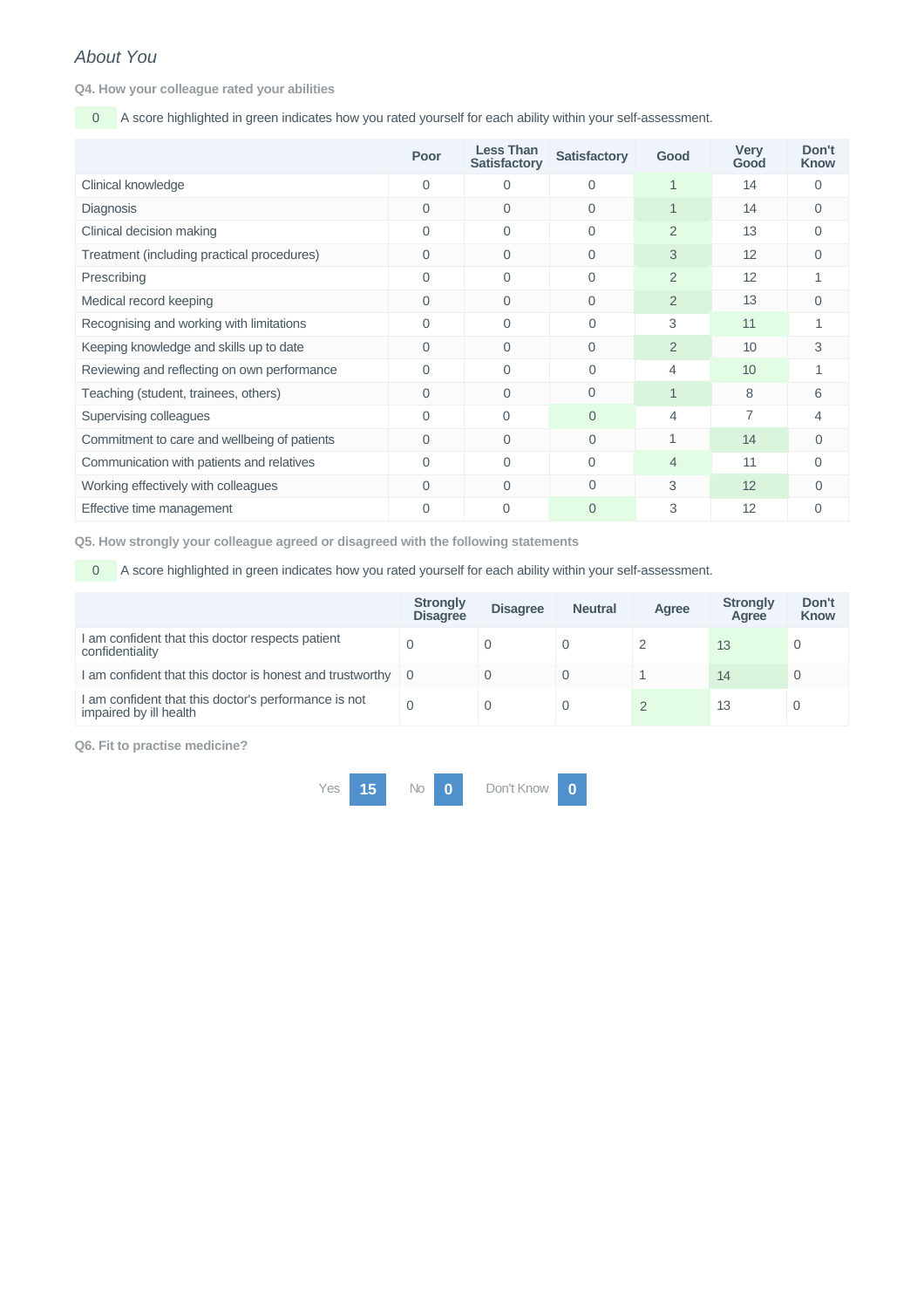*"Rob is very approachable and always available for help and support. He is a compassionate and caring doctor who puts patient well being at the very centre of his practice"*

*"I have had the privilege of working with Dr Hampton for a few years and always found his practise of a high standard with great attention to detail. He has displayed compassion towards clients, their families, and colleagues. It is evident to me that Dr Hampton clearly has a strong work ethic whist practising with professionalism at all times. He displays a wide knowledge of his practise which inspires confidence in others, together with having a core passion for his work Dr Hampton is a very safe, trusted and effective practitioner. "*

*"A valuable colleague who is very supportive and committed to his patients wellbeing. "*

*"Dr Hampton is an excellent clinician, who keeps up to date with emerging best practice. He is a strong patient advocate and always provides effective, evidence based and boundaried care. He is able to work effectively across a number of different clinical settings, adapting to each and managing workload effectively. A reliable colleague and team member."*

*"He is a very caring, approachable, non-judgemental Doctor, our client group like him very much. "*

*"This doctor is genuinely kind professional and cares about the wellbeing of his patients and has a strong balance of appropriate ethical values and judgments that guide him along the right pathway of his clinical pathway of decision making."*

*"So i work with Dr Hampton, as a locum, I feel supported when i work alongside him and feel comfortable to ask questions. A lot of the above is from record keeping and I am able to follow the flow of his thought process with ease. Clear plans in place of what to do next. "*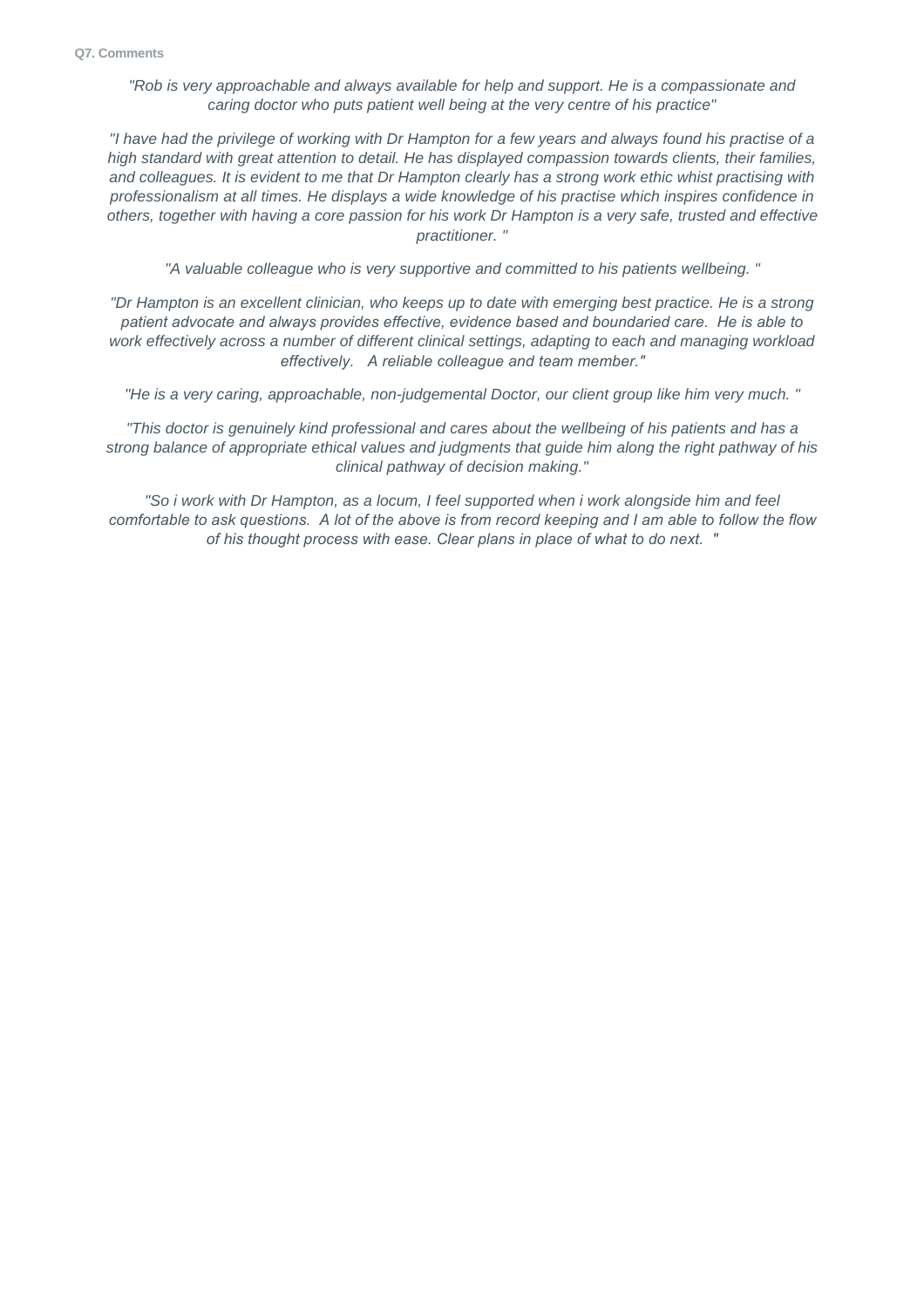This benchmark is a comparison of your scores against results collected nationally

This sample was taken on 16/09/2019 and is based on 48104 completed cycles.

|                                                                                   |              | <b>Benchmark</b> |                   |       |               |                          |            |                                     |  |  |  |
|-----------------------------------------------------------------------------------|--------------|------------------|-------------------|-------|---------------|--------------------------|------------|-------------------------------------|--|--|--|
| Question                                                                          | <b>Score</b> | <b>Min</b>       | Lower<br>Quartile | Mean  | <b>Median</b> | <b>Upper</b><br>Quartile | <b>Max</b> | <b>Standard</b><br><b>Deviation</b> |  |  |  |
| Clinical knowledge                                                                | 98           | 50               | 94                | 95.7  | 96.2          | 98.2                     | 100        | 4.2                                 |  |  |  |
| Diagnosis                                                                         | 98           | $\Omega$         | 93                | 94.9  | 96            | 98                       | 100        | 4.6                                 |  |  |  |
| Clinical decision making                                                          | 96           | 34               | 92                | 94.6  | 96            | 98                       | 100        | 5.0                                 |  |  |  |
| Treatment (including practical<br>procedures)                                     | 95           | $\Omega$         | 92                | 94.2  | 95            | 98                       | 100        | 5.2                                 |  |  |  |
| Prescribing                                                                       | 96           | $\Omega$         | 92                | 94.0  | 95            | 98                       | 100        | 6.0                                 |  |  |  |
| Medical record keeping                                                            | 96           | 30               | 91                | 93.1  | 95            | 97.1                     | 100        | 5.9                                 |  |  |  |
| Recognising and working with<br>limitations                                       | 94           | 41               | 91.2              | 93.9  | 95            | 98                       | 100        | 4.8                                 |  |  |  |
| Keeping knowledge and skills up<br>to date                                        | 95           | 44               | 92                | 94.5  | 96            | 98                       | 100        | 4.7                                 |  |  |  |
| Reviewing and reflecting on own<br>performance                                    | 92           | 42               | 90                | 93.0  | 94            | 97                       | 100        | 5.5                                 |  |  |  |
| Teaching (student, trainees,<br>others)                                           | 97           | $\Omega$         | 89                | 92.1  | 93.8          | 97                       | 100        | 7.1                                 |  |  |  |
| Supervising colleagues                                                            | 90           | $\Omega$         | 89                | 92.0  | 93            | 96                       | 100        | 6.4                                 |  |  |  |
| Commitment to care and<br>wellbeing of patients                                   | 98           | 47               | 95                | 96.2  | 98            | 100                      | 100        | 4.1                                 |  |  |  |
| Working effectively with<br>colleagues                                            | 95           | 40               | 91                | 93.8  | 95            | 98                       | 100        | 5.7                                 |  |  |  |
| Effective time management                                                         | 95           | 25               | 87.5              | 90.7  | 93            | 96                       | 100        | 8.0                                 |  |  |  |
| I am confident that this doctor<br>respects patient confidentiality               | 96           | 58               | 96                | 97.3  | 98            | 100                      | 100        | 2.9                                 |  |  |  |
| I am confident that this doctor is<br>honest and trustworthy                      | 98           | 67               | 96                | 97.4  | 98            | 100                      | 100        | 3.0                                 |  |  |  |
| I am confident that this doctor's<br>performance is not impaired by ill<br>health | 96           | 45               | 95                | 96.5  | 98            | 98.9                     | 100        | 3.6                                 |  |  |  |
| I am confident that this doctor is<br>fit to practise medicine                    | 100          | 50               | 100               | 100.0 | 100           | 100                      | 100        | 0.5                                 |  |  |  |
| Communication with patients and<br>relatives                                      | 93           | $\Omega$         | 92                | 94.6  | 96            | 98                       | 100        | 5.5                                 |  |  |  |

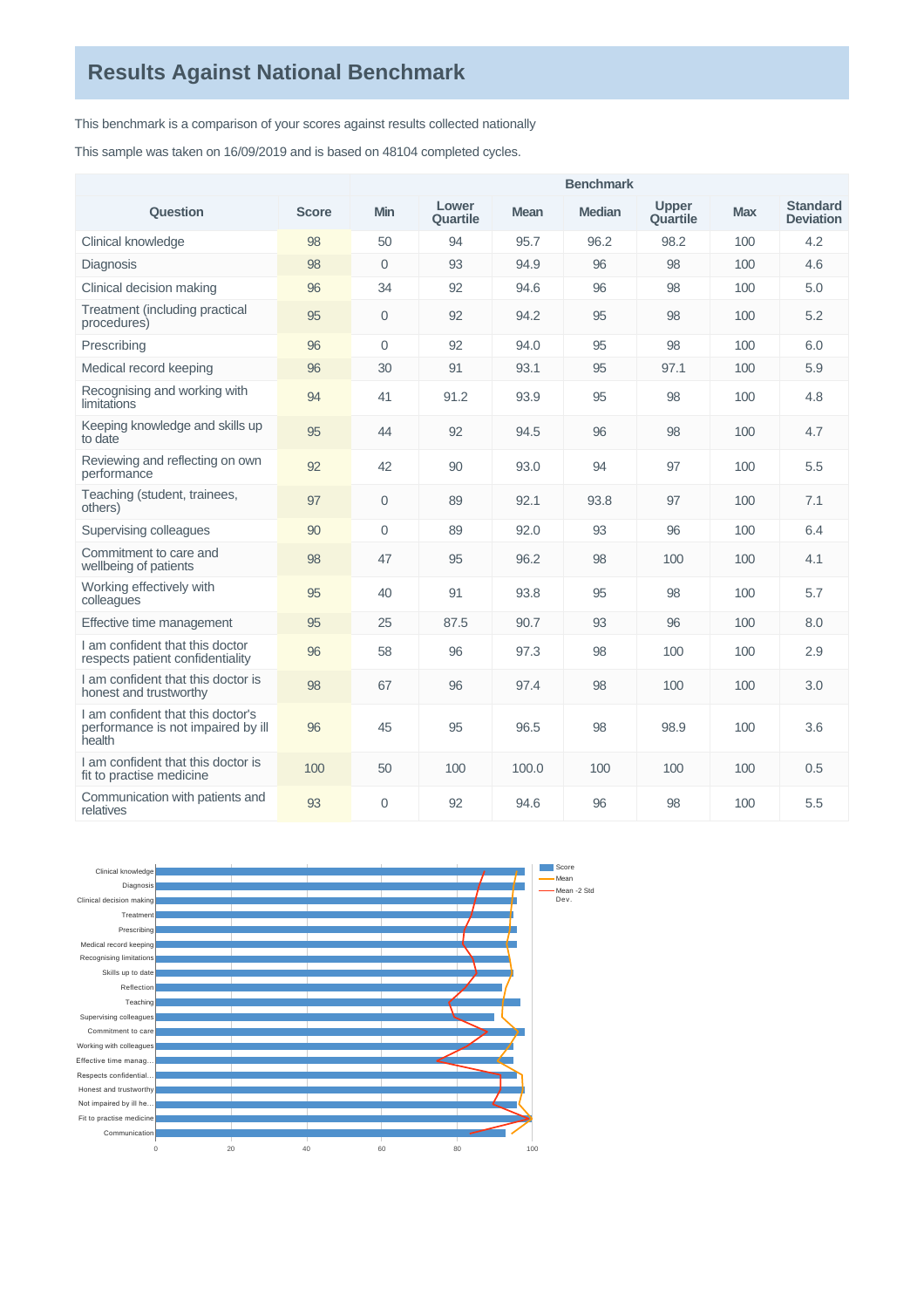This benchmark is a comparison of your scores against Appraisees within the area team - NHS ENGLAND MIDLANDS AND EAST (CENTRAL MIDLANDS)

This sample was taken on 16/09/2019 and is based on 4290 completed cycles.

|                                                                                   |              | <b>Benchmark</b> |                   |             |               |                          |            |                                     |  |  |
|-----------------------------------------------------------------------------------|--------------|------------------|-------------------|-------------|---------------|--------------------------|------------|-------------------------------------|--|--|
| Question                                                                          | <b>Score</b> | <b>Min</b>       | Lower<br>Quartile | <b>Mean</b> | <b>Median</b> | <b>Upper</b><br>Quartile | <b>Max</b> | <b>Standard</b><br><b>Deviation</b> |  |  |
| Clinical knowledge                                                                | 98           | 63               | 94                | 95.8        | 96.7          | 98.2                     | 100        | 4.1                                 |  |  |
| Diagnosis                                                                         | 98           | 63               | 93                | 95.0        | 96            | 98                       | 100        | 4.5                                 |  |  |
| Clinical decision making                                                          | 96           | 48               | 92                | 94.7        | 96            | 98                       | 100        | 4.9                                 |  |  |
| Treatment (including practical<br>procedures)                                     | 95           | 62               | 92                | 94.3        | 95            | 98                       | 100        | 4.8                                 |  |  |
| Prescribing                                                                       | 96           | 40               | 92                | 94.3        | 95            | 98                       | 100        | 4.8                                 |  |  |
| Medical record keeping                                                            | 96           | 50               | 91                | 93.0        | 94.2          | 97                       | 100        | 5.7                                 |  |  |
| Recognising and working with<br>limitations                                       | 94           | 61               | 92                | 93.9        | 95            | 97.8                     | 100        | 4.7                                 |  |  |
| Keeping knowledge and skills up<br>to date                                        | 95           | 63               | 92                | 94.6        | 96            | 98                       | 100        | 4.6                                 |  |  |
| Reviewing and reflecting on own<br>performance                                    | 92           | 60               | 90                | 92.9        | 94            | 97                       | 100        | 5.4                                 |  |  |
| Teaching (student, trainees,<br>others)                                           | 97           | $\mathbf{0}$     | 89                | 92.1        | 93.5          | 97                       | 100        | 7.1                                 |  |  |
| Supervising colleagues                                                            | 90           | 50               | 89                | 91.9        | 93            | 96                       | 100        | 6.2                                 |  |  |
| Commitment to care and<br>wellbeing of patients                                   | 98           | 67.9             | 95                | 96.1        | 98            | 100                      | 100        | 4.2                                 |  |  |
| Working effectively with<br>colleagues                                            | 95           | 55               | 91                | 93.5        | 95            | 98                       | 100        | $6\phantom{1}$                      |  |  |
| Effective time management                                                         | 95           | 25               | 87                | 90.5        | 92.1          | 96                       | 100        | 8.3                                 |  |  |
| I am confident that this doctor<br>respects patient confidentiality               | 96           | 78               | 96                | 97.5        | 98            | 100                      | 100        | 2.6                                 |  |  |
| I am confident that this doctor is<br>honest and trustworthy                      | 98           | 75               | 96                | 97.5        | 98            | 100                      | 100        | 2.8                                 |  |  |
| I am confident that this doctor's<br>performance is not impaired by ill<br>health | 96           | 60               | 95                | 96.6        | 98            | 98.6                     | 100        | 3.5                                 |  |  |
| I am confident that this doctor is<br>fit to practise medicine                    | 100          | 90               | 100               | 100.0       | 100           | 100                      | 100        | 0.3                                 |  |  |
| Communication with patients and<br>relatives                                      | 93           | 50               | 92                | 94.5        | 96            | 98                       | 100        | 5.5                                 |  |  |